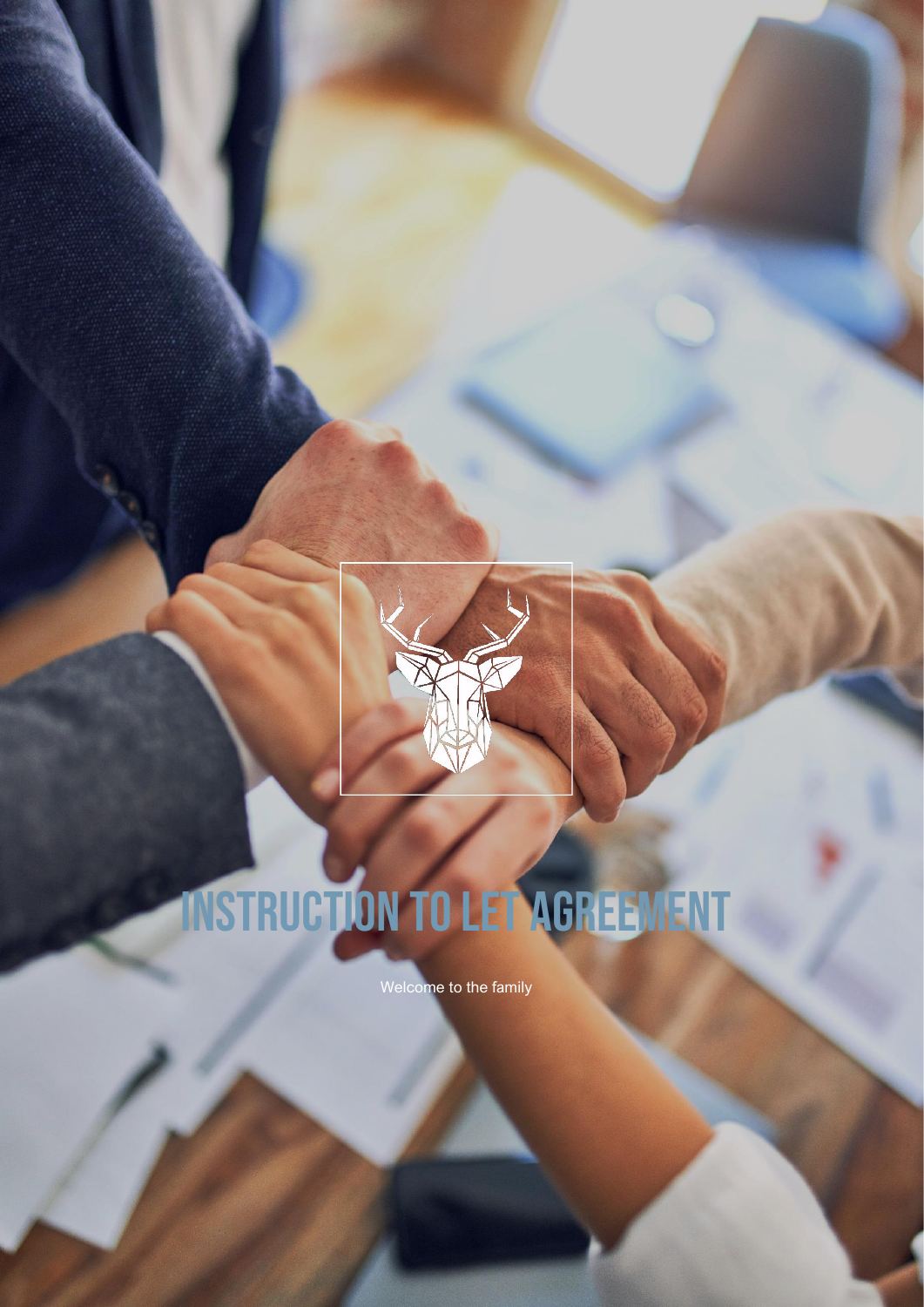This is an Instruction to Let agreement between Lancasters (the 'Agent') and the Landlord named below:

| <b>Property to be Let (the Property)</b>                                                                                                                                                                                      |                                                                                                                       |                                 |                                                                                           |  |  |
|-------------------------------------------------------------------------------------------------------------------------------------------------------------------------------------------------------------------------------|-----------------------------------------------------------------------------------------------------------------------|---------------------------------|-------------------------------------------------------------------------------------------|--|--|
| Address:                                                                                                                                                                                                                      | <u> 1980 - Johann Barn, amerikan besteman besteman besteman besteman besteman besteman besteman besteman besteman</u> |                                 | Postcode <b>Manual</b>                                                                    |  |  |
|                                                                                                                                                                                                                               |                                                                                                                       |                                 | Contact ______________________                                                            |  |  |
|                                                                                                                                                                                                                               | Advertised rent £ _____________ per calendar month (PCM) Available from: ______/________/___________                  |                                 |                                                                                           |  |  |
|                                                                                                                                                                                                                               |                                                                                                                       |                                 | ,我们也不能会有一个人的事情。""我们的人们是不是我们的人,我们也不能会有一个人的人,我们也不能会有一个人的人,我们也不能会有一个人的人,我们也不能会有一个人的人         |  |  |
| Landlord Details (the 'Landlord', 'you')                                                                                                                                                                                      |                                                                                                                       |                                 |                                                                                           |  |  |
| Full Name:                                                                                                                                                                                                                    | <u> 1989 - Johann Stein, marwolaethau a bhann an t-Amhain an t-Amhain an t-Amhain an t-Amhain an t-Amhain an t-A</u>  |                                 |                                                                                           |  |  |
| Address:                                                                                                                                                                                                                      |                                                                                                                       | Postcode <b>Alexander State</b> |                                                                                           |  |  |
| Email:                                                                                                                                                                                                                        |                                                                                                                       |                                 |                                                                                           |  |  |
|                                                                                                                                                                                                                               |                                                                                                                       |                                 |                                                                                           |  |  |
|                                                                                                                                                                                                                               |                                                                                                                       |                                 | Are you resident in the UK for taxation purposes? Yes / No If 'No' please see Section 33. |  |  |
| <b>Alternative Contact:</b>                                                                                                                                                                                                   |                                                                                                                       |                                 |                                                                                           |  |  |
|                                                                                                                                                                                                                               |                                                                                                                       |                                 |                                                                                           |  |  |
|                                                                                                                                                                                                                               | Details of the Tenancy terms the Landlord wishes to offer:                                                            |                                 |                                                                                           |  |  |
| <b>Initial Duration:</b> 6 months                                                                                                                                                                                             |                                                                                                                       | 12 months                       |                                                                                           |  |  |
|                                                                                                                                                                                                                               | <b>Furnished:</b> Unfurnished Fully Furnished Other:                                                                  |                                 |                                                                                           |  |  |
| <b>Allow Pets:</b>                                                                                                                                                                                                            | Yes                                                                                                                   | <b>No</b>                       |                                                                                           |  |  |
| You cannot blank ban pets unless you are restricted legally by something such as a head lease, if this is the case, tick 'No' to pets                                                                                         |                                                                                                                       |                                 |                                                                                           |  |  |
| <b>Preferred Contractors:</b><br>If you have any preferred contractors please list them below and we will endeavour to use them in the first instance. If<br>not leave it blank and we will use our selected sub-contractors: |                                                                                                                       |                                 |                                                                                           |  |  |
| <b>Contractor Name</b>                                                                                                                                                                                                        | <b>Contact Details</b>                                                                                                |                                 | <b>Trades Covered</b>                                                                     |  |  |
|                                                                                                                                                                                                                               |                                                                                                                       |                                 |                                                                                           |  |  |
|                                                                                                                                                                                                                               |                                                                                                                       |                                 |                                                                                           |  |  |
|                                                                                                                                                                                                                               |                                                                                                                       |                                 |                                                                                           |  |  |
|                                                                                                                                                                                                                               |                                                                                                                       |                                 |                                                                                           |  |  |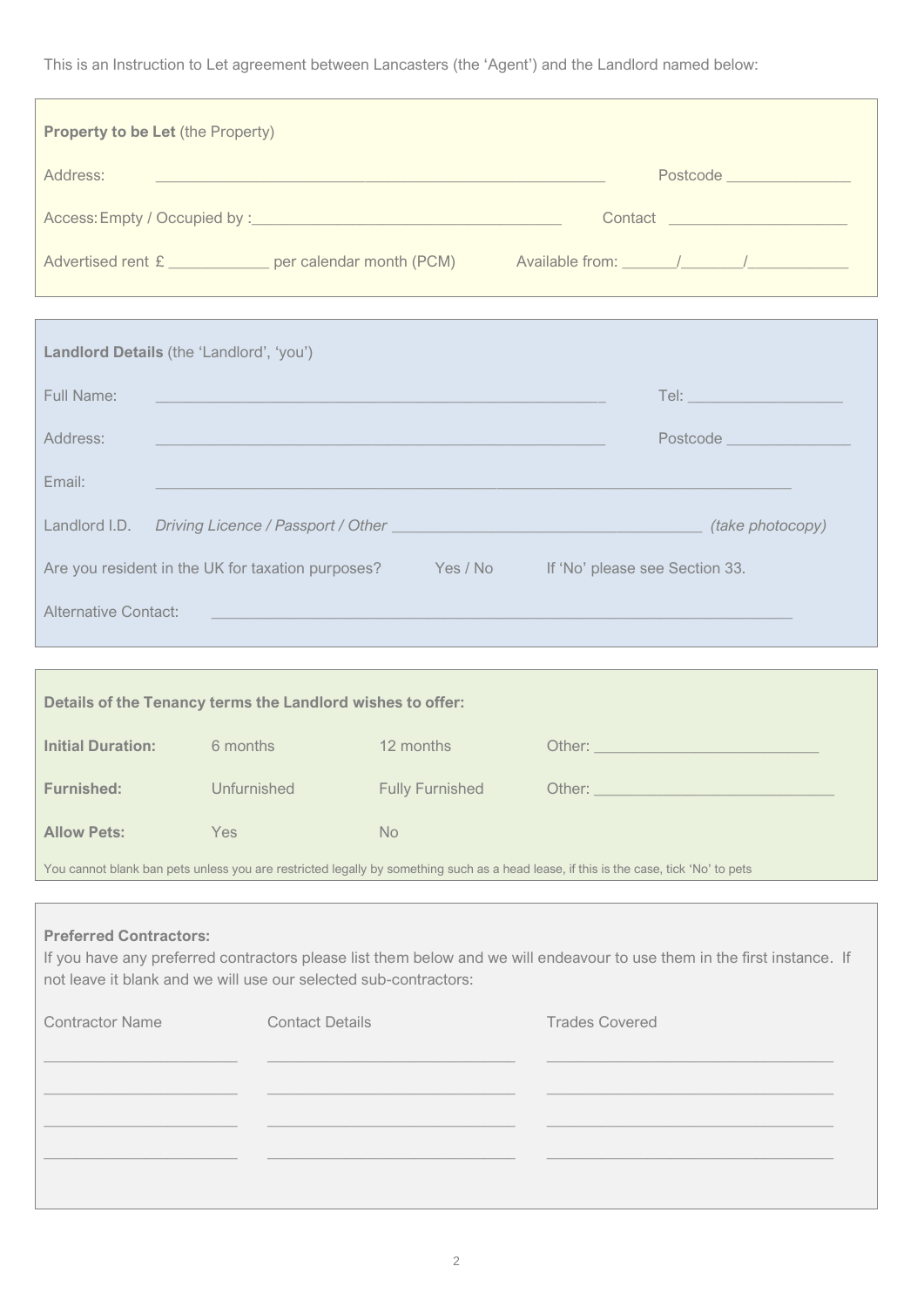## Two Simple Packages ONE GREAT SERVICE





| <b>Valuation Assessment</b>    | $\boldsymbol{\omega}$                            | $\blacktriangledown$                             |
|--------------------------------|--------------------------------------------------|--------------------------------------------------|
| <b>Property Advice</b>         | $\blacktriangledown$                             | $\mathbf{v}$                                     |
| <b>Full Property Marketing</b> | $\blacktriangledown$                             | $\blacktriangledown$                             |
| <b>Accompanied Viewings</b>    | $\sim$                                           | $\blacktriangledown$                             |
| <b>Tenant Referencing</b>      | $\mathbf{v}$                                     | $\boldsymbol{\mathcal{S}}$                       |
| <b>Right to Rent Checks</b>    | $\boldsymbol{\heartsuit}$                        | $\blacktriangledown$                             |
| <b>Tenancy Agreement (AST)</b> | $\boldsymbol{\mathcal{C}}$                       | $\boldsymbol{\triangledown}$                     |
| Monthly Rent Collection        | 8                                                | $\blacktriangledown$                             |
| <b>Regular Property Visits</b> | X                                                | $\blacktriangledown$                             |
| <b>Tenancy Renewals</b>        | 8                                                | $\boldsymbol{\mathcal{S}}$                       |
| Maintenance Management         | $\mathbf{x}$                                     |                                                  |
| <b>Legal Notices</b>           | X                                                | $\blacktriangledown$                             |
| <b>Deposit Disputes</b>        | Ø                                                | $\boldsymbol{\mathcal{C}}$                       |
| Fee:                           | 75%<br>of first month's rent<br>$(90\%$ inc vat) | 12%<br>of the monthly rent<br>$(14.4\%$ inc vat) |





Insurance backed guarantee: you will receive your rent in full, even if the tenant does not pay. Great peace of mind for some Landlords. We do not need to promote this service too heavily as we attract reliable tenants as standard, but if it helps you sleep at night, the option is here for you.



*(3.6% inc vat) Only available on 12month+ tenancies*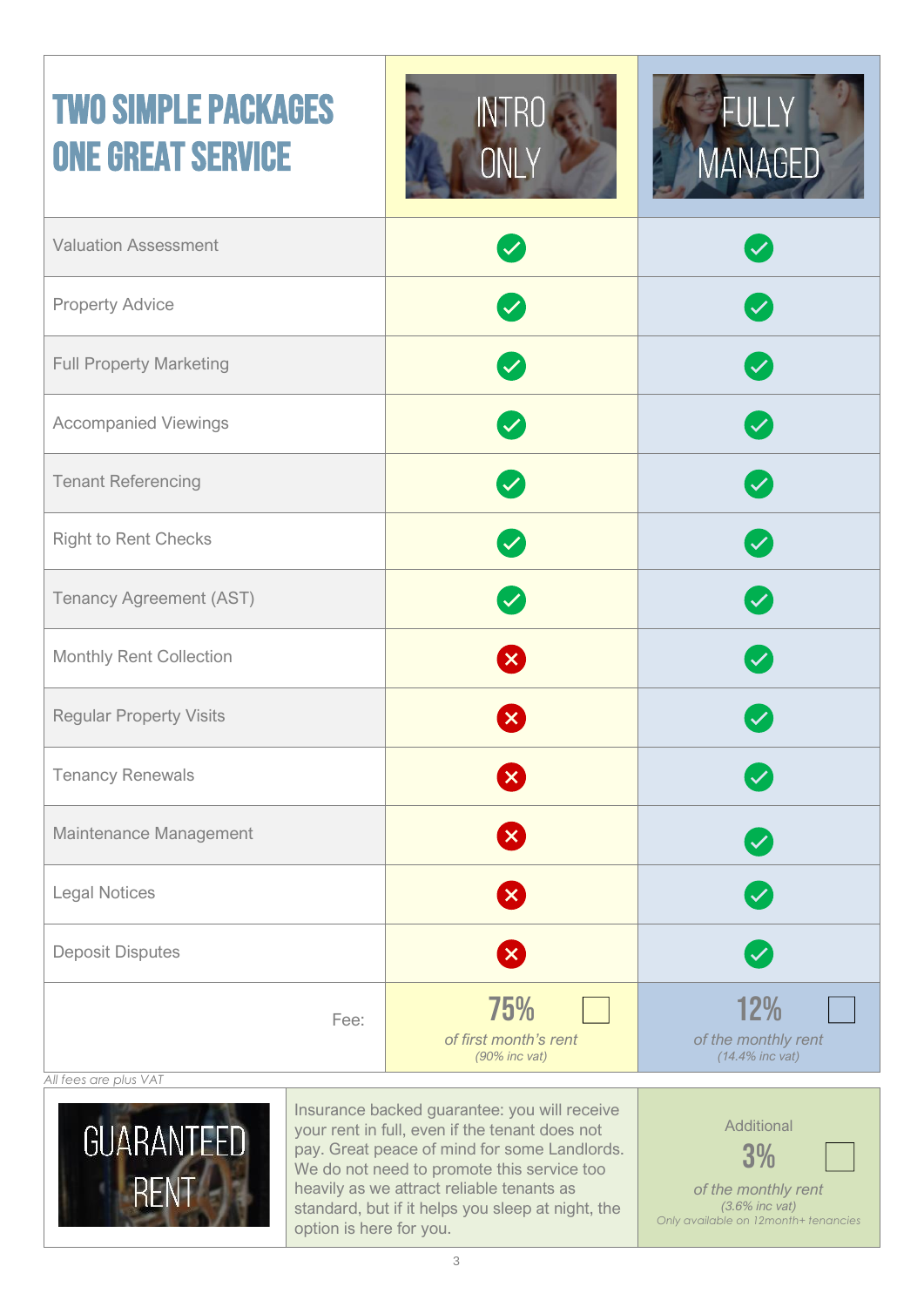### Here comes the boring small print…

#### **Terms of Business**

Please read this whole agreement, by signing you agree to the terms and conditions listed within this agreement and hereby appoint Lancasters to market your Property until a tenancy commences and, where instructed, manage the property on your behalf until such time as sufficient notice is provided in writing by either party. Lancasters reserve the right to review our Terms of Business, including fees, between fixed term tenancies and during periodic tenancies, or at any other time if required by law. If you, the Landlord, have any questions regarding this agreement please raise them in writing prior to signing, Lancasters will be only too happy to help.

#### **Our Services Include:**

Introduction Only

- Conduct a market appraisal to advise you on the best current market price.
- Market your Property as agreed, on property websites and social media deemed appropriate by the Agent.
- We will erect a 'Rent Me' style board at the Property.
- Fully accompanied viewings with detailed feedback.
- Processing tenant applications, applying for references and credit checks.
- Registering tenant's deposit with an approved scheme.

Lancasters' fee will be 75%+vat (90%inc) of the first month's rent, minimum fee £540 inc vat.

#### Fully Managed – All aspects of 'Rent Collection' plus:

- Regular Property visits.
- Preparation and service of legal notices as requested by you.
- Tenancy renewals as requested by you.
- Manage your Property throughout the Tenancy, including scheduling any Landlord requested statutory checks (ie gas safety) and arranging for quotations and repairs on the Landlords behalf if necessary.

Lancasters' fee will be 12%+vat (14.4%inc vat) of each month's rent (+vat).

#### **Sections 1-6 are all required by law from a Landlord. Sections 1 to 30 are relevant to all service levels. Sections 1 to 41 are for Fully Managed service only.**

#### **1. Energy Performance Certificate (EPC)**

The EPC allows the Tenant to access the energy efficiency and environmental impact of the Property, and you are required by law to provide one prior to marketing. If instructed on page 8, we can arrange for a local surveyor to attend and produce the certificate, and by signing this contract you agree to be liable for any costs involved and note that this fee is non-refundable once the report has been instructed. Further detailed information regarding EPCs is available on request.

#### **2. Gas Safety**

Landlords must provide the Agent and Tenant with a valid gas safety certificate produced by a Gas Safe Registered engineer. These certificates last up to 12 months and must be renewed continuously. You must keep a record of the safety check and issue a copy to Tenants within 28 days of the check being completed and issue a copy to any new Tenants before they move in. By signing this contract, you are agreeing to accept full responsibility to ensure your Property, its appliances and pipework comply with these regulations. Where we provide our Fully Managed service, and only if instructed to do so, we will arrange for this gas safety inspection and upon signing you hereby agree to be liable for all costs involved.

#### **3. Electrical Safety (Wiring)**

Landlords are required by law to ensure the Property's electrical system is safe by providing an Electrical Installation and Condition Report (EICR) produced by a suitably qualified engineer. These reports last up to 5 years, or less if deemed appropriate, and may be voided if the electrics are tampered with. By signing this contract, you are agreeing to accept full responsibility to ensure your Property's electrics comply with these regulations. Where we provide our Fully Managed service, and only if instructed to do so, we will arrange for this inspection and upon signing you hereby agree to be liable for all costs involved.

#### **4. Electrical Safety (Appliances)**

The Landlord is required by law to ensure all appliances they supply are safe (eg cookers, kettles etc). The Agent hereby advises the Landlord to undertake Portable Appliance Test (PAT) on all such appliances. By signing this contract, the Landlord accepts full responsibility for ensuring all supplied appliances are safe and comply with any relevant regulations.

#### **5. Legionella Disease**

Landlords have a legal duty to assess and control the risk of exposure to legionella bacteria. Although at the time of print Health and Safety law does not require specific certification, landlords do have an obligation to identify and assess sources of risk, manage any risks, prevent or control any risks, and keep correct records. By signing this contract, the Landlord accepts full responsibility for ensuring that the Tenant's risk of exposure to Legionella at the Property is minimised, and the assessment methods the Landlord uses complies with the latest regulations/guidance.

#### **6. Smoke & Carbon Monoxide Alarms**

By law the Landlord must provide a smoke alarm on each storey and a carbon monoxide alarm in rooms with a usable fireplace or woodburner. In addition to this carbon monoxide detectors must be fitted in any room with a gas appliance such as a boiler or gas fire. It is the Landlords responsibility to ensure these are working correctly at the commencement of the tenancy. The responsibility for this remains with the Landlord. The Agent may, but is not obliged to, install smoke and/or carbon monoxide detectors at the Property at the indicated within page 8 of this agreement, for which the Landlord hereby agrees to be financially responsible.

#### **7. Ownership/Authority to Let**

By signing this contract and any subsequent tenancy agreement you warrant that you are the legal owner of the Property and/or have authority to enter into such agreements and indemnify the Agent against any loss or legal proceedings brought in relation to ownership and authority to let.

#### **8. Consent to Let**

You May need to obtain consent from your mortgage company prior to any commencement of Tenancy and we reserve the right, but are not obliged, to request a copy from you. If your Property is leasehold you may be required to obtain written consent from them also prior to letting. It is the Client's responsibility to ensure all consents are in place. Upon signing this agreement, you agree and understand that the Agent cannot be held liable for a Client's failure to obtain any required consents to Let the Property.

#### **9. Property Insurance**

You must advise your insurance company of your decision to Let the Property. We reserve the right, but are not obliged, to request a copy of this from you. Upon signing this contract, you agree and understand that the Agent cannot be held liable for a Client's failure to obtain appropriate insurance.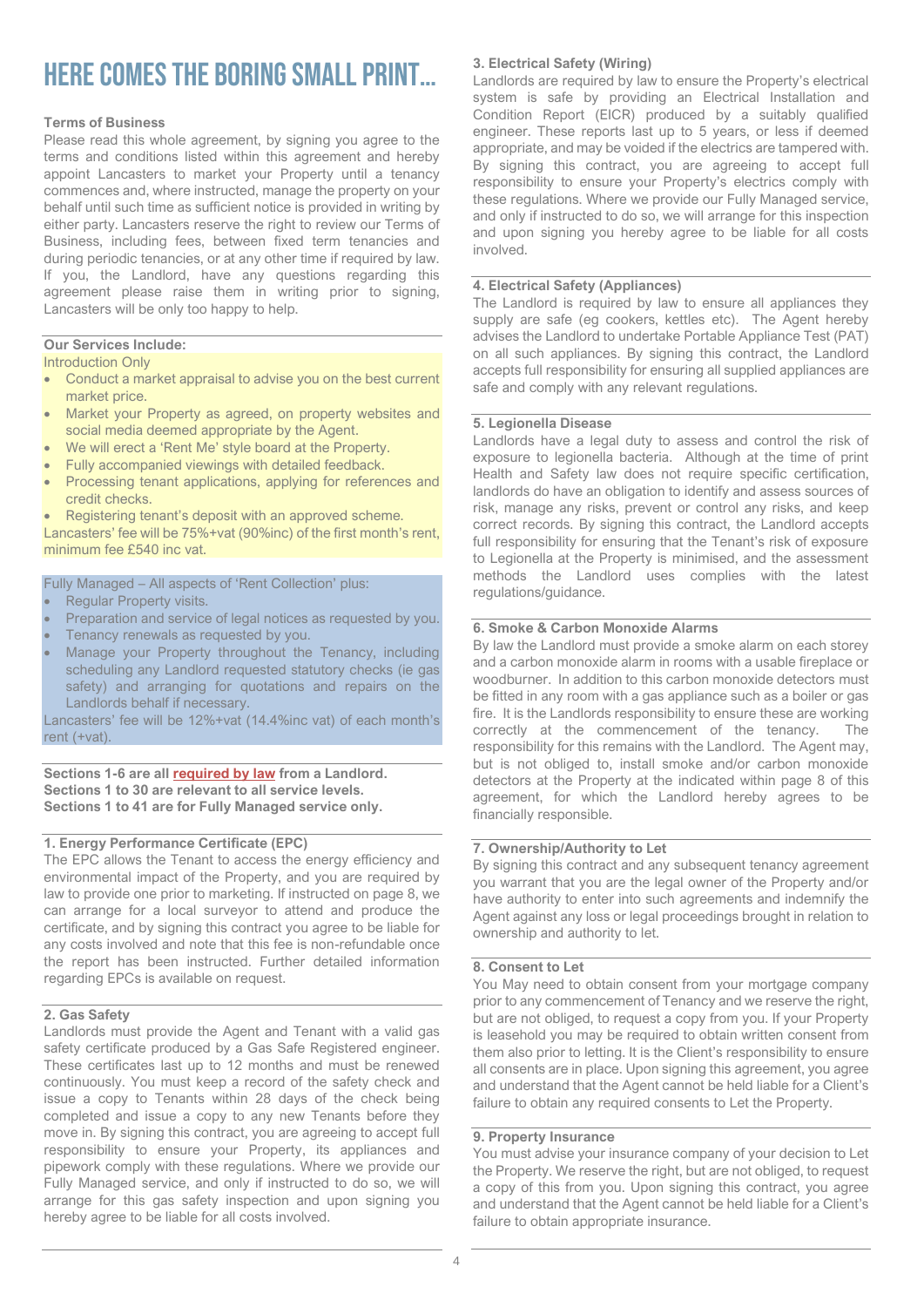#### **10. Law of Property Act 1925**

You, the Landlord, hereby agree to advise the Agent in writing no later than 14 days before the commencement of the Tenancy of any easements, restrictive covenants or headlease restrictions applicable to the Property you wish for us to let.

#### **11. Marketing**

We will publicly market the Property with the aim to find a suitable Tenant. Unless we receive written instructions to the contrary your Property may be advertised via a variety of mediums which may include, but not restricted to, internet property portals, local press, office promotion, email marketing, sign board at the Property, social media, and any other advertising as the Agent should feel appropriate. Images and details of the Property may also be used by the Agents at any time for the purposes of promoting the Agent and/or their services.

#### **12. Marketing Information**

Lancasters, the Agent, will endeavour to advertise your Property accurately at all times, however it remains the Landlord's responsibility to ensure marketing information is correct. Landlords are advised to check Lancasters' marketing material at www.Lancasters.org or by collecting a printed copy in any Lancasters branch. By signing the contract, the Landlord indemnifies the Agent against any loss or legal proceedings relating to the Agent's marketing material for the Property.

#### **13. Incorrect Information**

As the Landlord you are required to provide correct information to us about you and the Property at all times. Should any information you provide to us be incorrect and this causes loss or legal proceedings, you agree by signing this contract to be held liable for all costs involved as well as compensating the Agent for any losses suffered. This also includes the Landlord confirming that he/she/they are sole or joint owner of the Property and has the right to Let the Property, as well as confirmation as to whether they are a UK or Overseas Landlord.

#### **14. HMO – House of Multiple Occupancy**

This legislation is complex and individual authorities have the power to set prescribed licences in addition to the mandatory permissions. Landlords are advised to satisfy themselves if their property is classed as a HMO, and seek appropriate licensing if required. The Agent do not purport to be an advisory on such classification. We reserve the right, but are not obliged, to request a copy from you if applicable.

#### **15. Furniture & Furnishings Regulations**

You must comply with the Furniture and Furnishings (Fire) (Safety) Regulations 1988 (as amended 1989 and 1993) which set levels of fire resistance for domestic upholstered furniture and furnishings. Any furniture within your Property must comply, and it is a criminal offence to let a Property to a Tenant with noncompliant furniture or furnishings. Should we find any furniture or furnishings in your Property that do not comply we will advise you to remove these items. Should you not remove such items, we reserve the right to remove them and dispose of them at your expense. You can obtain a comprehensive guide to these regulations from your local Trading Standards Office. By signing this contract you accept full responsibility for ensuring that your Property's contents comply with these regulations.

#### **16. Assessment of Property Condition**

The Landlord is responsible for ensuring the Property is in a suitable condition for occupation at the start of each Tenancy. Landlords are hereby advised to instruct and independent inventory clerk to undertake a full independent assessment of the Property at the start and end of each Tenancy. In the event that the Landlord does not instruct an inventory, the Landlord themselves are responsible for checking the property and

reporting any faults to the Agent (who will in turn report these to the deposit scheme) within 7 calendar days, or before the next tenancy commences, whichever is sooner. The Agent makes no inspection, before or after the Tenancy, for the purposes of assessing the Property's condition as a result of the Tenant's occupation and/or use of the Property. Any comments, verbal or in writing, regarding the Property's condition are made as a gesture of goodwill, are not a statement of fact, cannot be relied upon, and the Landlord hereby agrees not to hold the Agent liable for any such comments.

#### **17. Tenant Fees**

Since 2019 it has been outlawed for Agents or Landlords to charge Tenant's fees. The Agent is permitted to request a holding deposit equivalent to 1 weeks rent from Tenants to protect the Agent against administrative expenses should they withdraw. By signing this contract, you understand this holding fee does not protect the Landlord against loss of rent due to the Tenant withdrawing or due to unsatisfactory references and the Landlord has no claim to this fee.

#### **18. Data Protection**

We may contact third parties who provide services in Property related matters to request quotations for work at your property, by signing this contract you agree that if necessary we may pass on your details to such parties in order for them to contact you. In line with the Data Protection Act 1998 we may keep your personal details on file, along with those of your Property, and reserve the right to use those details for marking purposes associated with the Agent's company of Lightwater Property Ltd, including other trading names/styles. We will not pass your details on to other companies without your permission. Please note Tenants are entitled to the Landlord's name, telephone number and email address, either directly from the Agent in the case of Introduction Only service, or from the DPS 'Prescribed Information Leaflet' for Fully Managed services.

#### **19. Discrimination**

In line with the Equality Act 2012 the Agents will not tolerate discrimination of any kind toward staff, prospective/current tenants, contractors etc due to their race, gender, disability, beliefs etc. We reserve the right to dis-instruct any Landlord who we feel is failing to abide by this act, and the Agent's fee's listed under 'Termination of Contract' section below shall be payable by the Landlord. This does not affect Lease conditions such as age restrictions etc.

#### **20. Utilities (inc Council Tax)**

Once a Tenancy has commenced the Tenants are liable to register their details and set up accounts for all utilities including council tax. The Landlord is responsible for all utility bills for void periods between tenancies. The Agent does not have any dealings with utility providers unless expressed in writing for specific agreed circumstances.

#### **21. Post**

Once we have secured a satisfactory Tenant, you should advise the post office of your change of address and arrange for all post/deliveries to be redirected. It is not advisable to expect your Tenant to be responsible for forwarding post and we unfortunately cannot accept responsibility/liability for redirection or lost post.

#### **22. Water Act 2003**

The Water Act 2003 allows your Tenant, if renting a Property for longer than six months, to apply for a water meter without your permission.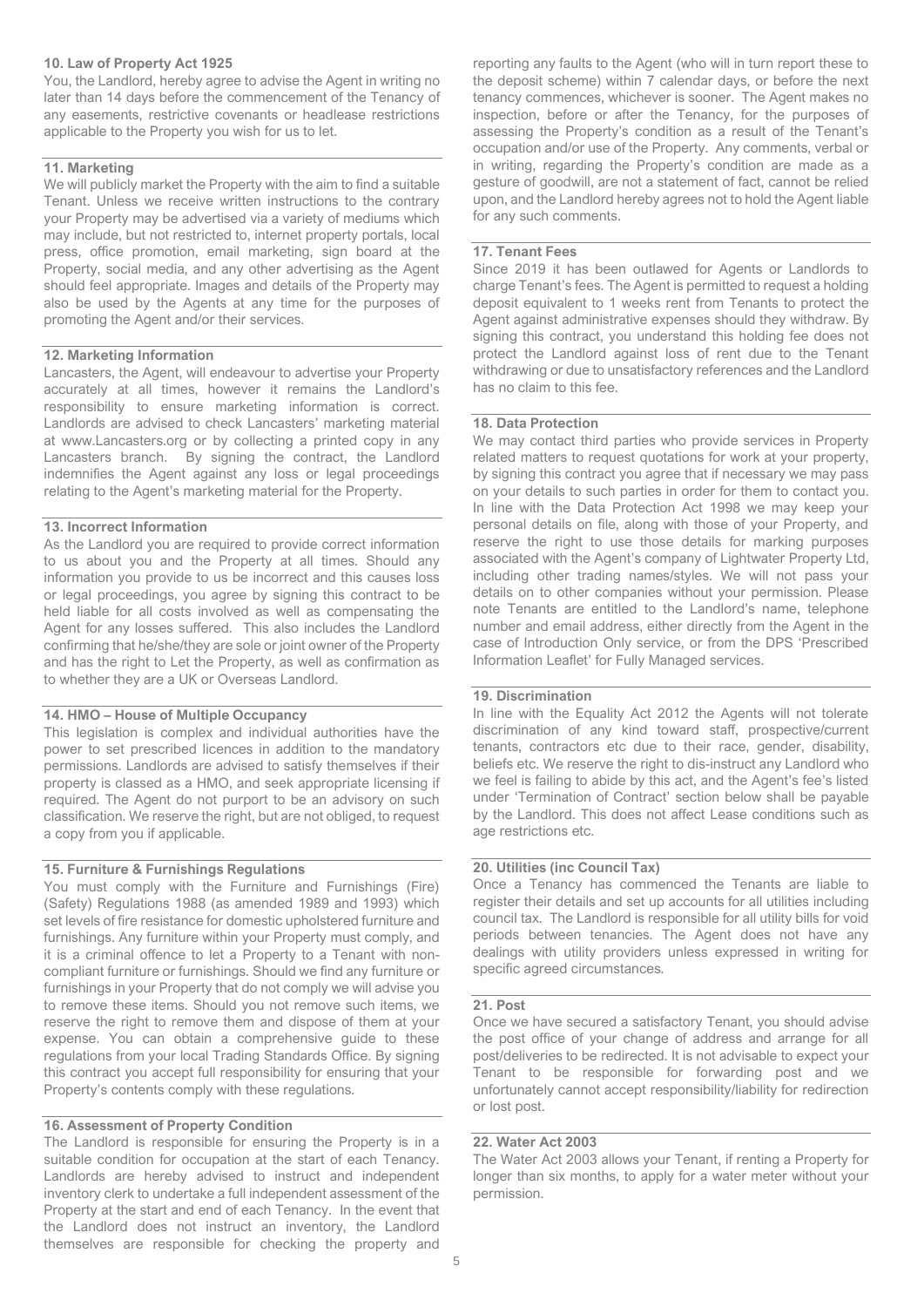#### **23. Inventories & Check Outs**

If instructed, we will organise for an independent Inventory Clerk to conduct both an Inventory at the commencement of the Tenancy, and a Check Out at the termination of Tenancy. We strongly recommend that you have these reports prepared for every new Tenancy to help towards claims from the Deposit where necessary. Please note these reports do not include lofts and cellars, and meter readings may not always be possible to obtain. The cost of these reports will vary depending on size of the property, but will be quoted prior to instruction. The Landlord will be liable for all costs involved within this report and the fees are non-refundable once they reports have been instructed. The Agent takes no responsibility for issues arising from Landlords who wish to conduct their own Inventories and/or Check Outs. Once conducted this report will be provided to the Tenant for them to sign to show their agreement with its contents. Tenants will then be given 7 days to advise of any amendments; if a revisit is required this will be free of charge. Should the Tenant not make any amendments, the original report signed at the commencement of the Tenancy will stand. The Agent does not produce reports on the Property's condition, and any comments are made in good will and not an official assessment.

#### **24. Tenancy Agreements**

We will prepare our Assured Shorthold Tenancy Agreement (AST), of which a specimen copy is available to view in branch, to meet the needs of your Property and Tenancy. Whilst standard information is contained within this agreement, reasonable adaptations can be made to suit individual circumstances. Should you wish to renew a Tenancy to the same Tenant we will continue to prepare and arrange the signing of this by way of a new fixed term AST each time. Providing no changes are made to the original Agreement we will produce the Agreement free of change. If you wish to amend the agreement, other than those amendments compulsory by law, a fee of £120+vat (£144 inc vat) will be charged to the Landlord. When the standard fixed term Tenancy comes to an end, if we do not hear from you we will have no option but to change the existing tenancy into a Statutory Periodic Agreement (month by month rolling contract) where two months written notice will be required from the Landlord and one month's written notice from the Tenants in order to terminate – or other period dictate by Government/Law. In order that the Tenancy Agreement is best suited to your needs it is imperative you advise us upon instruction the length of time your Property will be available for and any other relevant information including obligations or restrictive covenants under head leases or contracts. If necessary we will add this information into the Agreement and advise your Tenant accordingly. Should you opt not to use one of our Tenancy Agreements we reserve the right to check all details within your own Agreement to ensure we can satisfactory and legally manage the Property thereafter. The Agent reserves the right to refuse the use of a Landlord provided Tenancy Agreement if they feel it is not suitable, but have no obligation to ensure the legal validity or suitability of such Tenancy Agreement. The AST is provided by the Agent in good faith with the advice that the Landlord undertakes their own independent checks to ensure the agreement is suitable. The Landlord hereby agrees to indemnify the Agent against any loss or legal proceedings incurred as a result of or relating to the AST.

#### **25. Agent to Landlord communication**

Communication from the Agent to the Landlord will be considered 'in writing' if sent via email. The Landlord is advised to add the Agent's email address Lettings@Lancasters.org to their email account's address book. The Agent is not obliged to send hard copies by post – we like trees.

#### **26. Transfer of Rents/Monies**

We will always aim to transfer Rent lawfully due to you directly to your preferred bank account as swiftly as possible. The Agent cannot be held liable for any loss or legal proceedings in relation to the delayed payment or forwarding of monies.

#### **27. Rent Protection/Guarantee Insurance**

Rent protection insurance is provided by a third party insurance company. Full details of the policy are available from the Agent's offices on request. The Agents are unable to accept any liability in relation to the performance/non-performance of the third party policy; Landlords are advised to assure themselves of the suitability of the policy prior to instruction.

#### **28. Registering Deposits & Deposit Releases**

In accordance with the Housing Act 2004 regarding Tenancy Deposits Protection we will submit the Tenant's Deposit to the Deposit Protection Service, The Pavilions, Bridgwater Road, Bristol, BS99 6AA. The Deposit will not be released to either party until all parties agree on how it should be disbursed. If you decide to hold the Deposit within your own scheme we will require full details to be provided including the Deposit Scheme name, address and contact telephone numbers as well as your registration details before the commencement of the Tenancy – we will not transfer the Deposit to you until we can confirm these details. You must then register this Deposit within seven days of receiving cleared funds. If you fail to complete the necessary actions within the set timescale the Tenant can take legal action against you resulting in the court ordering the Deposit is paid back to the Tenant or lodged with a scheme as well as compensation to be paid to the Tenant. Further to this you may also be unable to serve notice in accordance with section 21 of the Housing Act 1998 to regain possession of the Property until compliance with the above. We have no liability for any loss suffered if you fail to comply. Where we manage the Property our dedicated and experienced staff will assist in settling any claims in respect of the Deposit. We will obviously assist by following set procedures outlined by the DPS (The Deposit Protection Service). If there is a dispute we will allocate funds to the correct party as agreed by all in writing. Should the Landlord wish to make any deductions you will be required to submit relevant expenditure / invoices. Payment of the Deposit will be made within 14 days once this written consent is received from all parties. Should we receive notification that either party wishes to dispute the Deposit we will do our best to negotiate and resolve the dispute locally. If after 14 days of the initially notification a decision cannot be agreed we will refer the dispute to the relevant deposit scheme who will make the ultimate decision. All parties agree that they will fully co-operate with these procedures.

#### **29. Assignment of Instruction to Let**

The Agent reserves the right to assign this Instruction to Let agreement and transfer the rights contained within it, under the same terms, to a new company if required or desired. In that even the Landlord will be notified in writing to that effect and all agreed terms and conditions shall remain in place with the new company.

#### **30. Complaints Procedure**

We will always strive to provide our Landlords with the best possible service but we recognise that we are only human and you may not always be satisfied. In such cases please contact the local office, by phone or in person, so we can hopefully resolve the matter more informally – we are a friendly bunch. Failing that we would request that you put your complaint in writing to the Manager who will advise you of our Property Ombudsman approved Complaints Procedure.

#### **31. Financial Statements**

The Agent will provide the Landlord with a secure login to an online property file where the landlord can download their own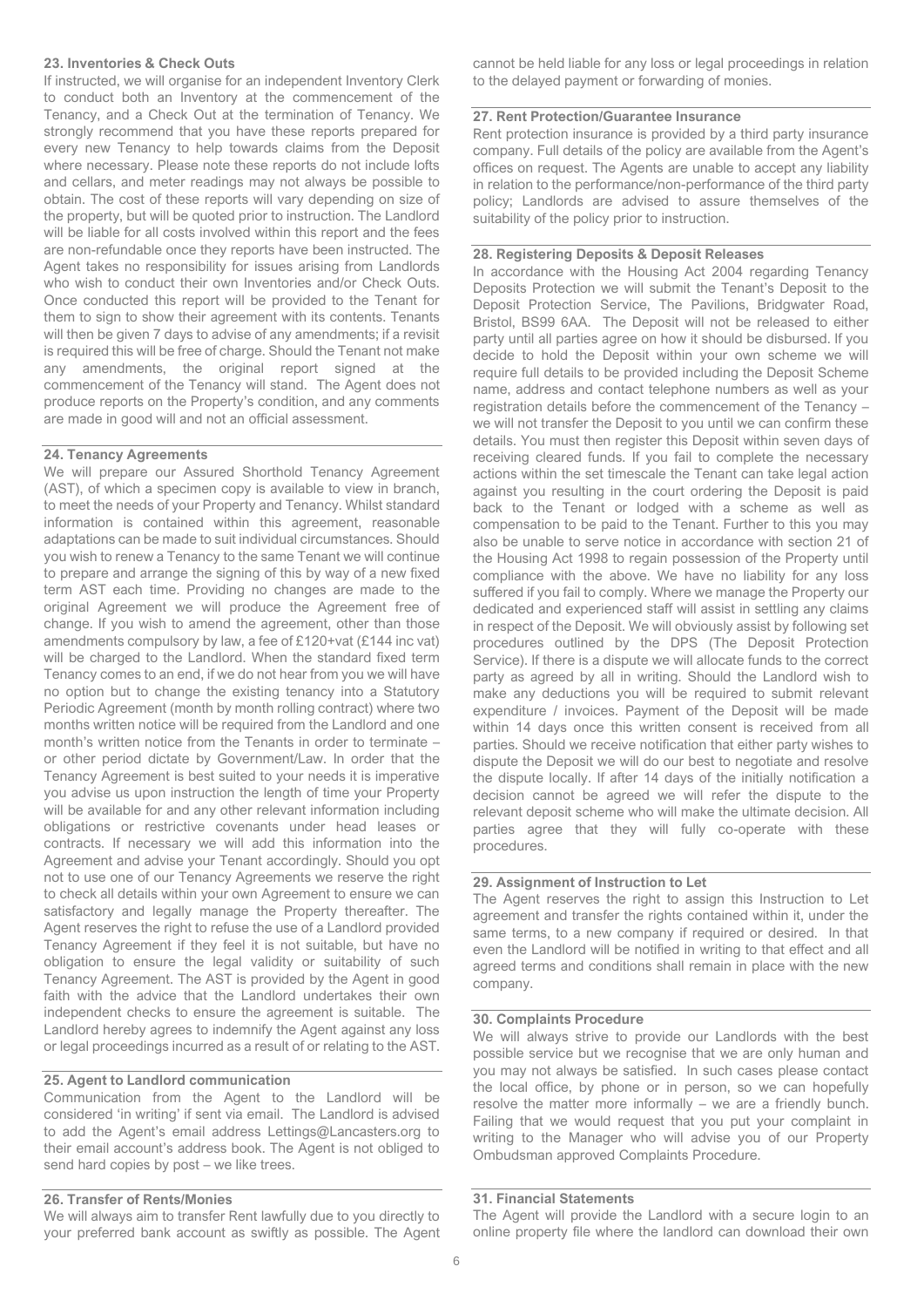property statement at any time. These are also available individually via email upon request. We do not post paper copies – we like trees.

#### **32. Housing Benefit**

The Landlord undertakes to reimburse the Agent for any claims arising from overpayment which may be made by the local authority in respect of housing benefit, or other benefit scheme paid to or on the behalf of the Tenant as Rent. This undertaking shall remain in force during the Tenancy and up to six years thereafter, whether or not the Agent continues to be engaged to let or manage the Property under this Contract. You also understand that Tenants in receipt of housing benefit may have payments made to them from the council in differing intervals and in arrears.

#### **33. Income Tax & Non Resident Landlords**

The income you receive from Letting your Property must be declared to HMRC for assessment regarding UK taxation. If you are a UK resident you may receive a personal tax free allowance applicable to your circumstances, which may be offset against your personal income. Costs of your property (repairs, Agent fees, insurance, mortgage interest costs, service charges, ground rents etc) may be deducted from any profits in order to reduce your taxation liability; Clients are advised to seek independent taxation advice from either a Chartered Accountant or HMRC directly. If you are a Non Resident Landlord (living outside of the UK for more than 6 months of the year) you can apply to HMRC for a tax exemption number (by completing a NRL1 form). Should we not receive this exemption number from the HMRC before your first Rent payment is due to you, we must deduct 20% (after management fees, contractors work etc) and will continue to do so every month after until an exemption number is received. Please note all non-resident Landlords with our Fully Managed service will be liable to pay an annual fee of £120+vat (£144 inc vat) to Lancasters toward the administration costs and time involved in supplying annual information to HMRC in the form of an 'NRL Annual Return', which must be completed.

#### **34. Arrears**

Should your Tenant ever fall into arrears we will automatically adopt our arrears procedures keeping you updated as regularly as possible. This will include both telephone contact and letters to both the tenant and guarantor. The process in which we administer this may vary depending on the level of service/rent guarantee you have instructed.

#### **35. Property Sale to Tenant**

The Agent is a multi-discipline agency, handling both Sales and Lettings of property. By signing this Contract the Landlord also appoints the Agent as selling agent should the introduced Tenant wish to purchase the Property, and agrees the Agent's fee for such an introduction will be 1.5% plus vat of the sale price, minimum £1500+vat (£1800 inc vat), payable by the Landlord on exchange of contracts.

#### **36. Termination of Contract**

You may cancel this contract within 14 days without giving a reason. Should you wish to exercise this right you will still be financially liable for third party services instructed. Should you wish to proceed with one of Lancasters' introduced Tenants before the end of this 14 day period you hereby waive your right to cancel. Beyond the 14 day 'cooling off' period, if any party wishes to terminate this contract two months' notice will be required in writing. Unlike many other agencies, Lancasters do not charge an 'introduction' / 'tenant finder' fee at the start of Fully Managed tenancies, so there will be a dis-instruction fee equivalent to the Intro Only fee of 75%+vat (90% inc vat) of the usual monthly rent – see Intro Only on page 3. Should there be a legitimate, sustained and enforceable breach of contract by the Agent you may terminate at no additional cost.

#### **37. Service of Notices**

If you request we serve Notice at the end of a fixed term Tenancy this will be completed free of charge. If however, circumstances dedicate that a section Notice needs to be served at any other stage a fee of £48 (plus vat) will be payable the the Agent by the Landlord.

#### **38. Additional Agent Revenue**

The Agent reserves the right to negotiate volume discounts or preferential rates from third party contractors or service providers which may be passed on to the Landlord or retained for the financial benefit of the Agent. The Landlord hereby agrees to this and acknowledges they have freedom of choice to appoint their own contractors and additional services if they wish.

#### **39. Maintenance and Repairs**

If Fully Managed, during the Tenancy the Agent will investigate all repairs reported by the Tenant in a timely manner. We will instruct contractors should you not provide your own Preferred Contractors (Page 2) or your contractors cannot attend within a reasonable timeframe. The Landlord agrees to allow the Agent to use their professional discretion to spend up to £200+vat (£240 inc vat) per incident on behalf of the Landlord in relation to repairs and maintenance without specific prior agreement. Works in excess of this sum will only be actioned with Landlord approval, unless required under our duties as Agent of Necessity. The cost of all works undertaken will be deducted from the Rent received. The Landlord agrees not to hold Lancasters responsible for any aspect of the works undertaken and agrees the contract for works remain between Landlord and contractor directly.

#### **40. Agent of Necessity**

The Landlord hereby appoints the Agent as their 'Agent of Necessity', authorising the Agent to instruct contractors on the Landlord's behalf in the case of an emergency. The Landlord hereby agrees to be liable for all costs arising from any contractor's work, and that payment for those works will be deducted from your Rent account. Should extra funds be required the Landlord will settle the payment with the Agent within 10 calendar days.

#### **41. Property Visits**

Within our Fully Managed service we will include Property visits free of charge. This will consist of a visit within the first three months of the Tenancy followed by six monthly visits thereafter. We will produce and send you a report detailing our findings which may include repairs that need rectifying. The scheduling of such visits is not exact in relation to calendar months, and could vary by up to 28 days either way in order to accommodate Tenant wishes etc. Additional visits, if requested by the Landlord, will be charged at £25+vat (£30 inc vat) each.

Any other questions, please ask, we are a friendly bunch  $\heartsuit$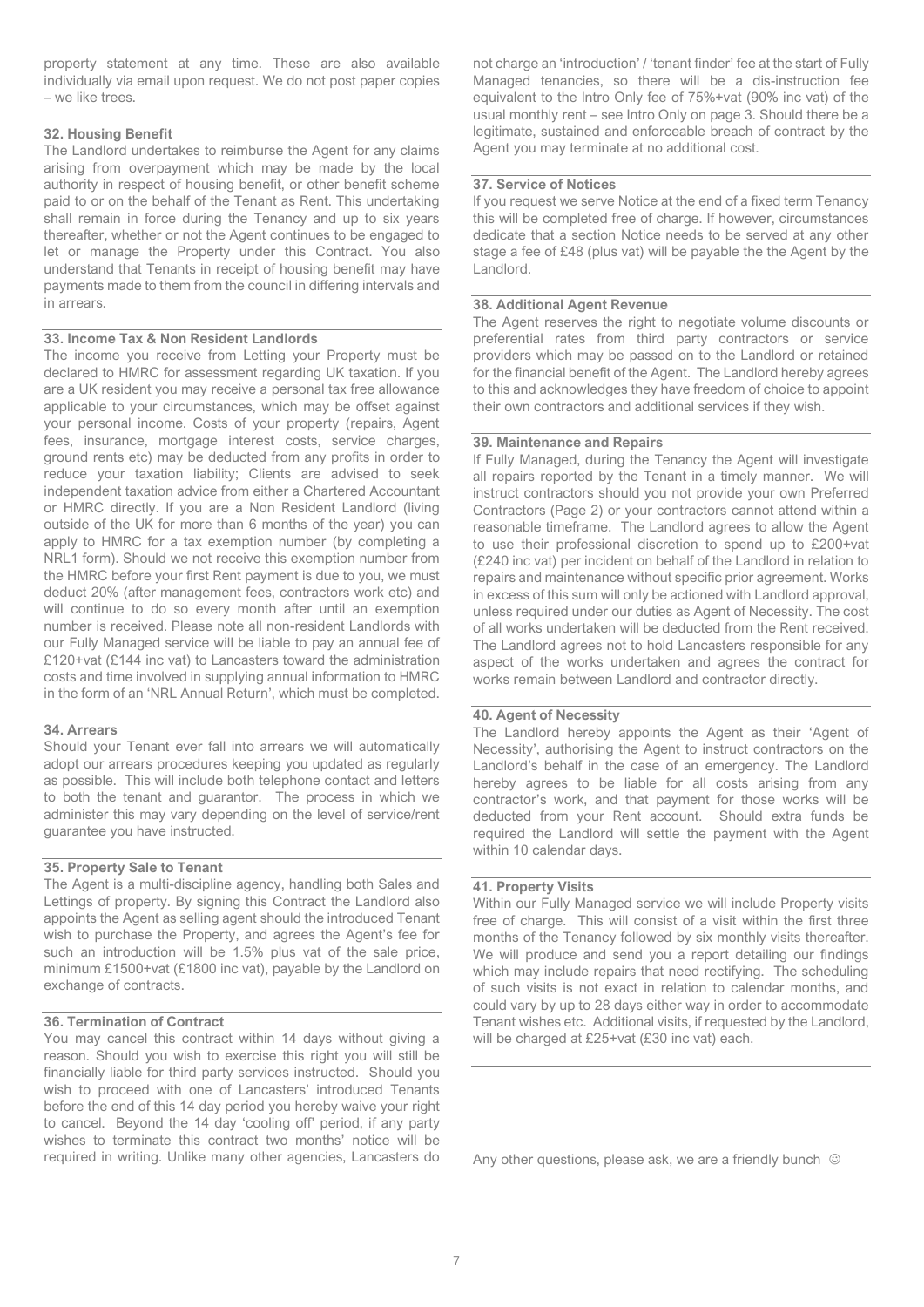#### **Additional Recommended Services (optional)**

| Energy Performance Certificate (EPC)*              | £100 + vat (£120)              | Yes / No |
|----------------------------------------------------|--------------------------------|----------|
| Gas Safety Certificate*                            | £ $75 + \text{vat}$ (£90)      | Yes / No |
| <b>Electrical Safety Certificate*</b>              | £150 + vat $(E180)$            | Yes / No |
| Smoke detectors (if not fitted/working)            | £ $35 + \text{vat}$ (£42) each | Yes / No |
| CO2 detectors (if not fitted/working)              | £ 45 + vat $(E54)$ each        | Yes / No |
| Independent Inventory                              | See attached schedule          | Yes / No |
| Independent Safety Pack (Legionella & PAT Testing) | See attached schedule          | Yes / No |

*\* Document required by law, if you do not wish for Lancasters to arrange this, please provide your copy now.*

#### **Indemnity (for the services ticked 'No' above)**

I, the Landlord, hereby confirm the Agent has made me aware of my obligations is relation to the above Energy Performance Certificate, Gas Safety Certificate, Electrical Safety Certificate, Legionella Risk Assessment, and Independent Inventory. I will undertake or instruct my own safety checks as I deem necessary, and where I have selected 'No' I have declined the Agent's offer to instruct a suitably qualified persons on my behalf. I agree to fully indemnify the Agent against any loss or prosecution incurred as a result of my choices.

Sign:

| Landlords Bank Details (So we can pay you): |  | I, the Landlord, have read, understood and agree to |                                                                                               |  |
|---------------------------------------------|--|-----------------------------------------------------|-----------------------------------------------------------------------------------------------|--|
| Bank Name:                                  |  |                                                     | all the terms within this agreement and hereby<br>appoint Lancasters to market the Property:  |  |
| Bank Address:                               |  |                                                     | Sign:                                                                                         |  |
|                                             |  |                                                     | Name:                                                                                         |  |
| Payee Name                                  |  |                                                     | Date:                                                                                         |  |
| Account No.                                 |  |                                                     |                                                                                               |  |
| Sort Code                                   |  |                                                     | Thank you for choosing Lancasters, we appreciate it,<br>and look forward to working with you. |  |

# Welcome to the Lancasters Family